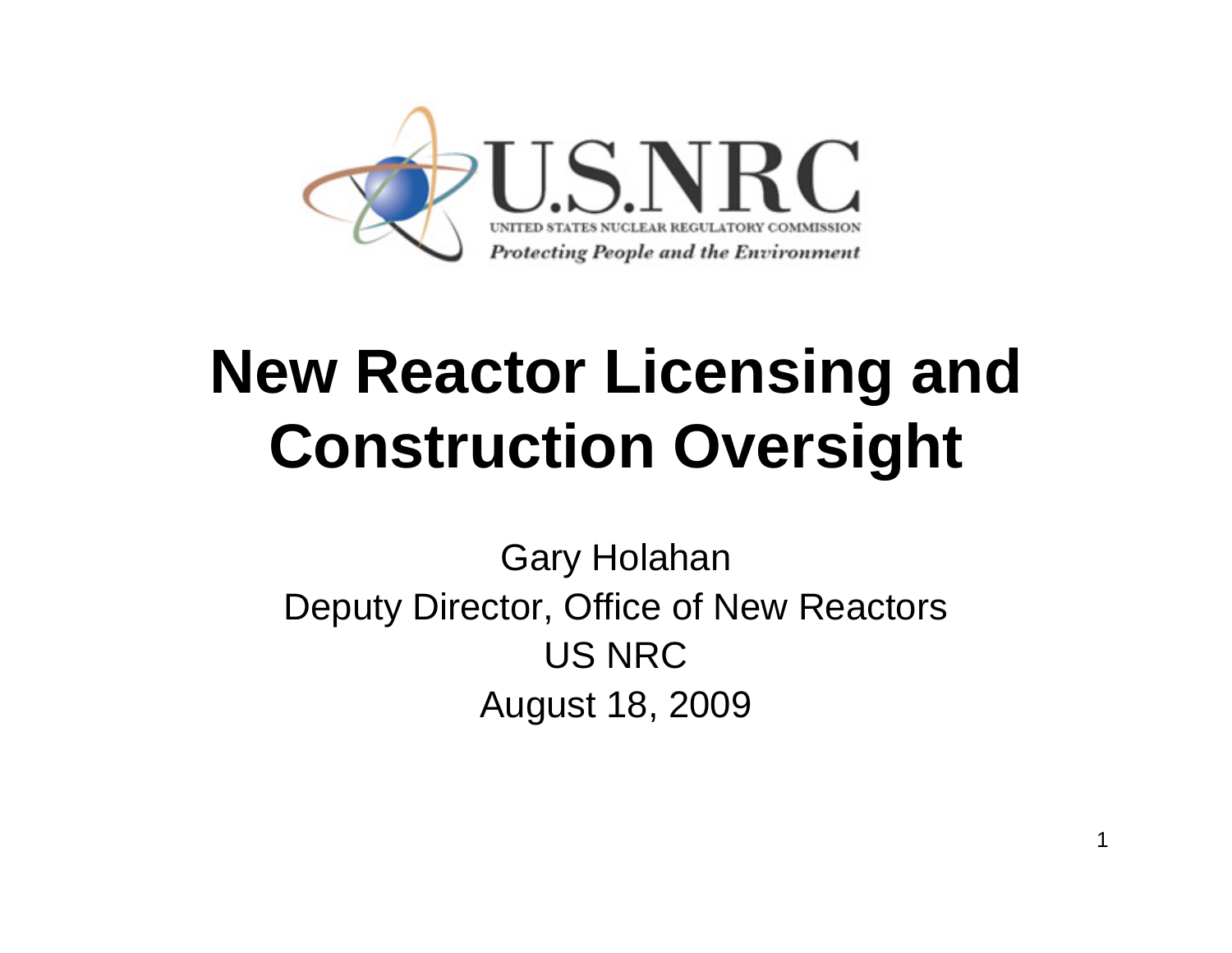### New Reactor Applicants

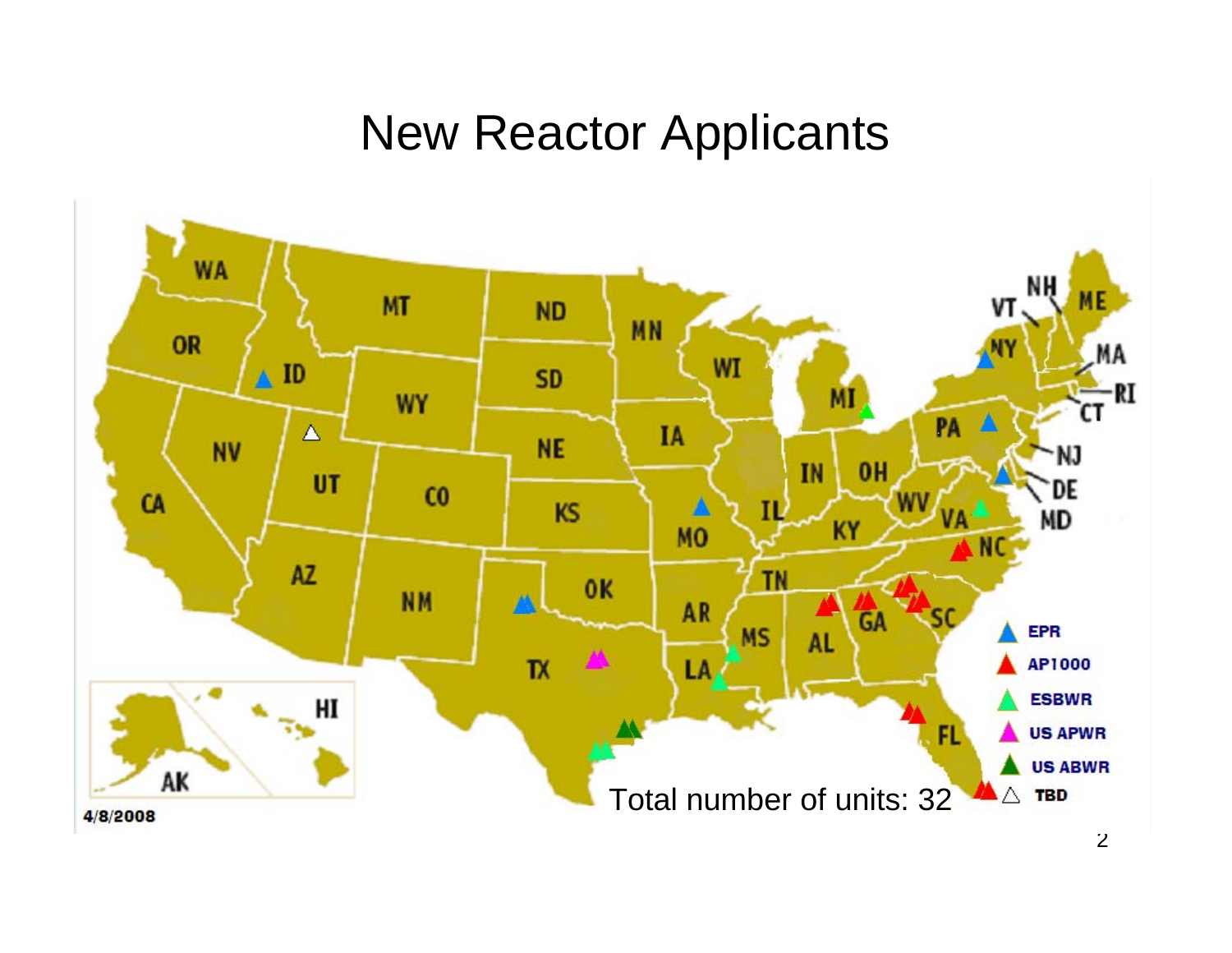#### **Project Alignments**

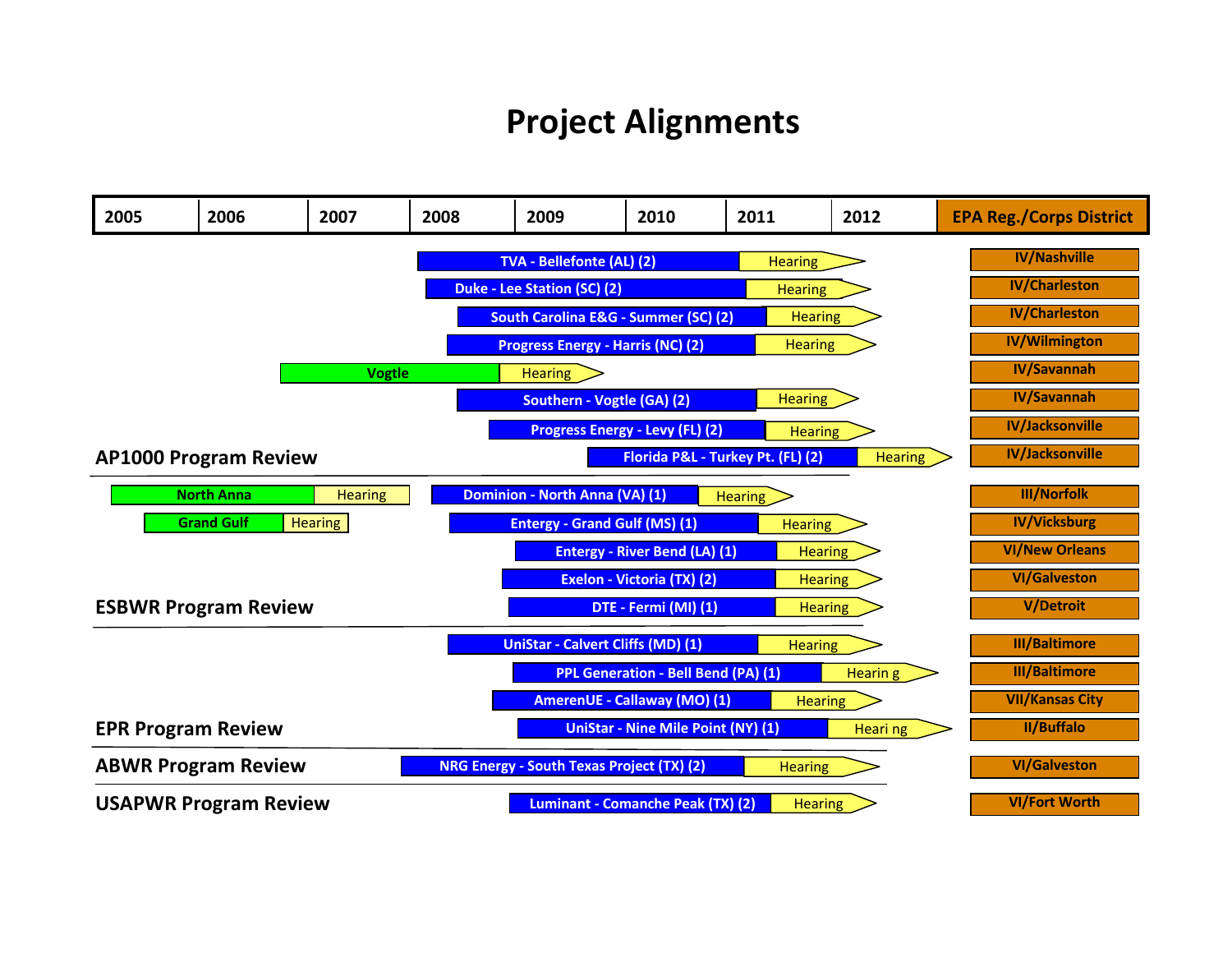### **Combined License, Early Site Permits, and Design Certifications**



**Reactor Construction Reactor Construction**

**Reactor Operation Reactor Operation**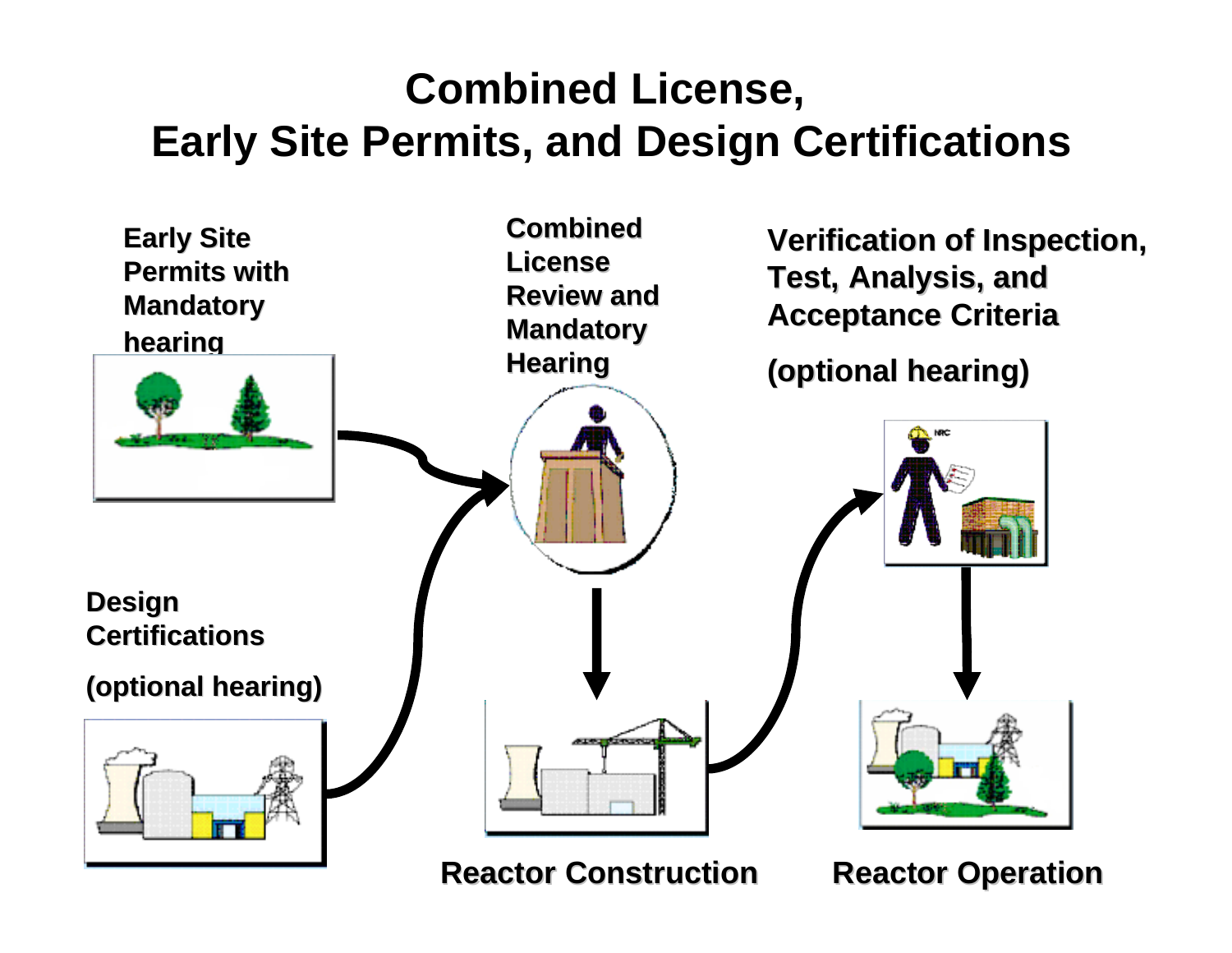### Design Certifications Approved or Under Review

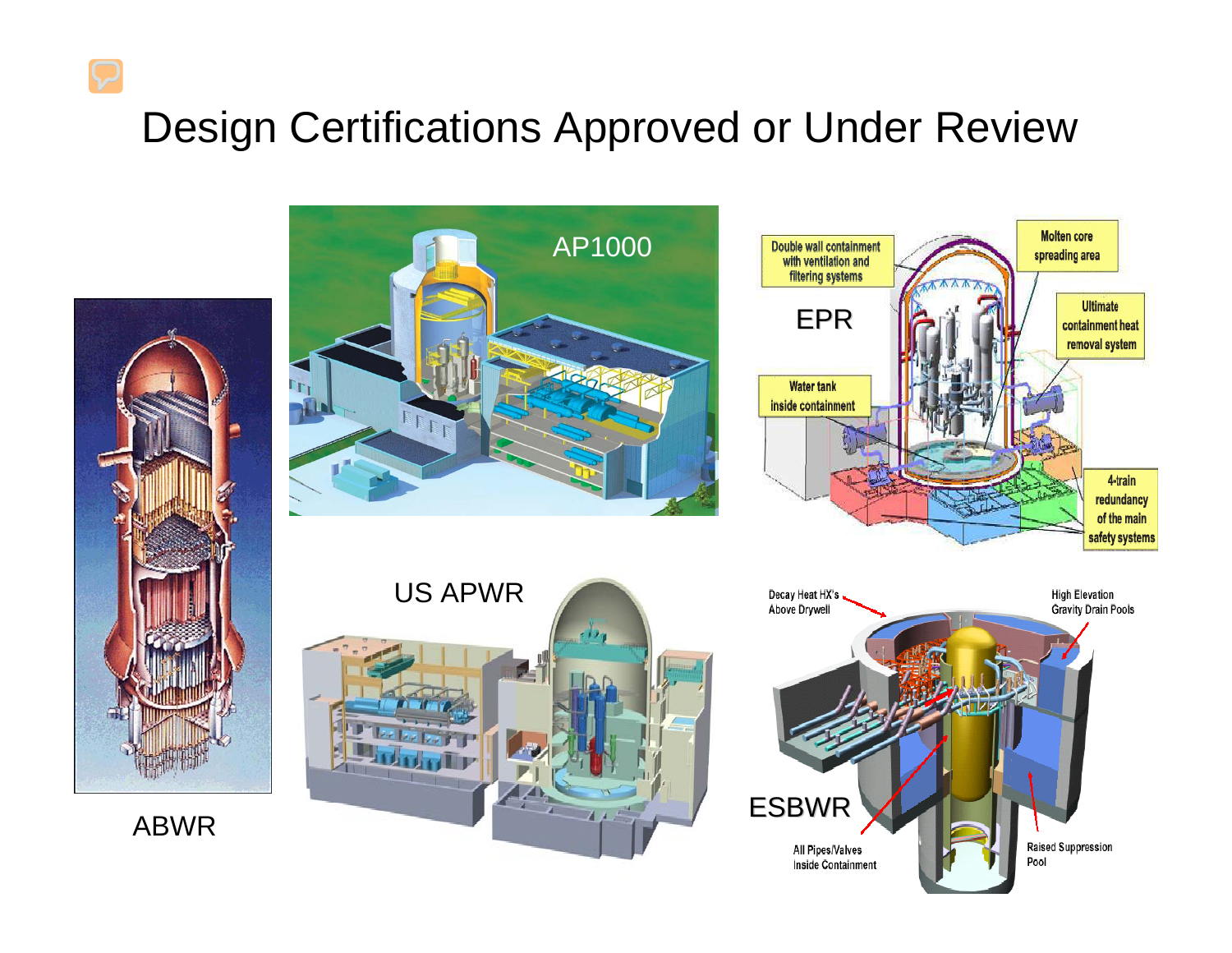# Early Site Permits

### Issued ESPs:

- Clinton (IL)
- Grand Gulf (MS)
- North Anna (VA)



Under Review:

• Vogtle (GA)

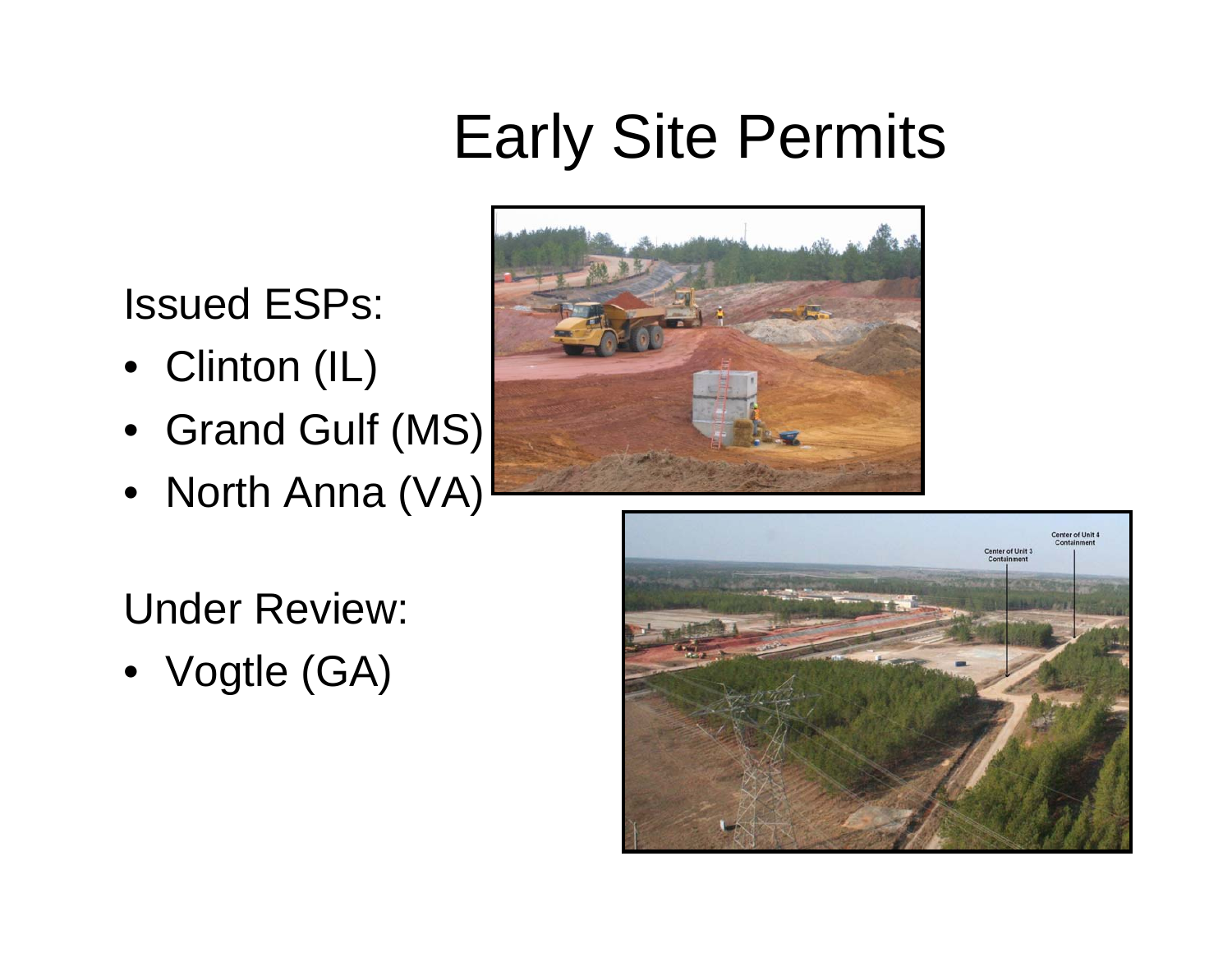### **Combined License Application Review Process – Public Participation**

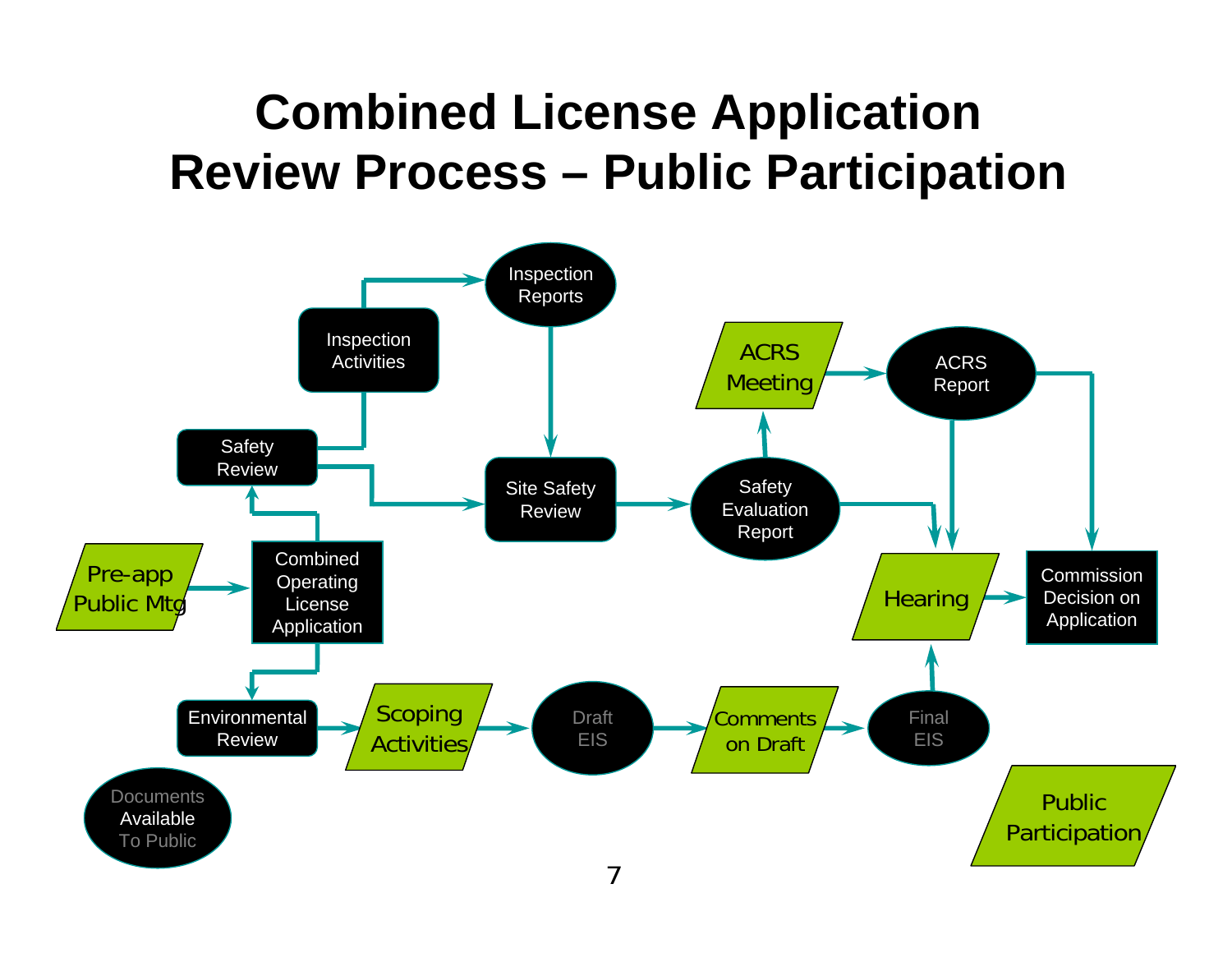### **NRC's Siting Activites**

**From the NRC's Mission: To protect public health and safety, promote common defense and security, and protect the environment.**

*LOOKING INWARD* **- NRC considers site safety factors as part of its Atomic Energy Act responsibilities by evaluating the design of the facility to protect against natural phenomena (i.e., environmental factors that affect the design such as earthquakes, floods, tornado-generated missiles, etc.) and emergency and security planning** 

*LOOKING OUTWARD* **- NRC considers environmental values as part of its National Environmental Policy Act responsibilities by evaluating the facility impacts on the human environment (i.e., construction and operational demands and releases such as water use and quality, socioeconomics, terrestrial and aquatic species, routine and accidental releases, etc.)**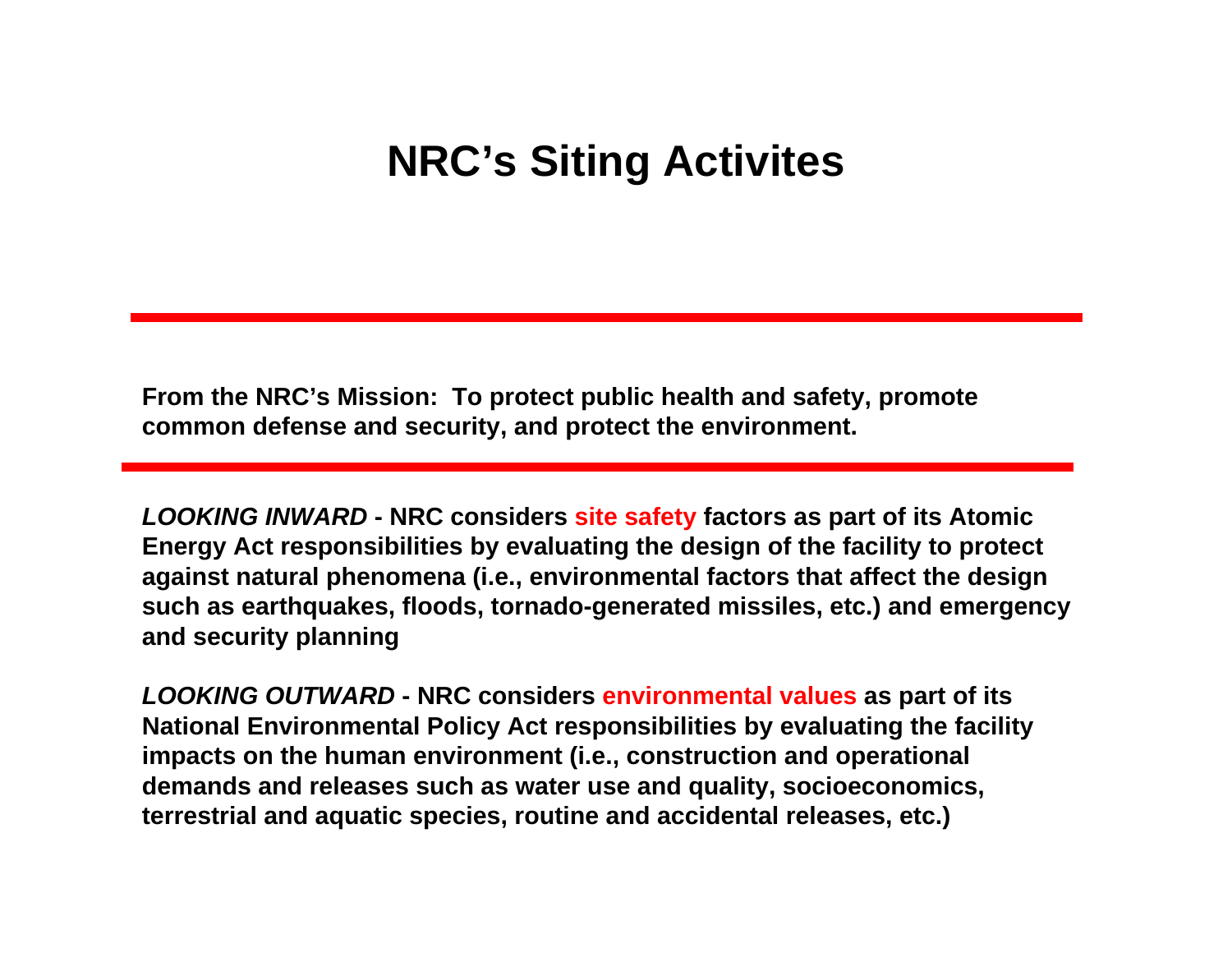### **NRC Siting Expertise (Staff, Contractor, and Sister Agencies under MOUs)**

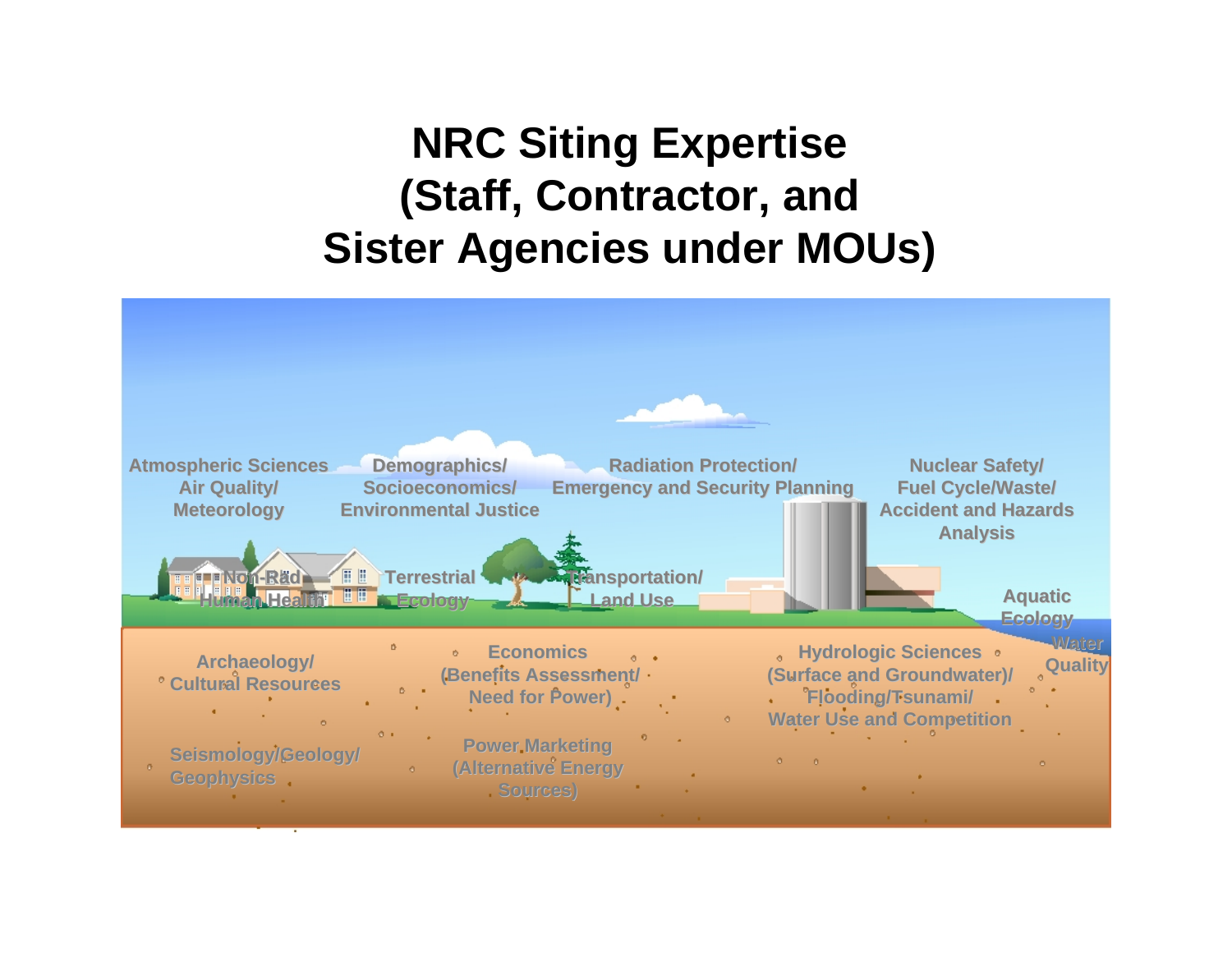# **Information Gathering**

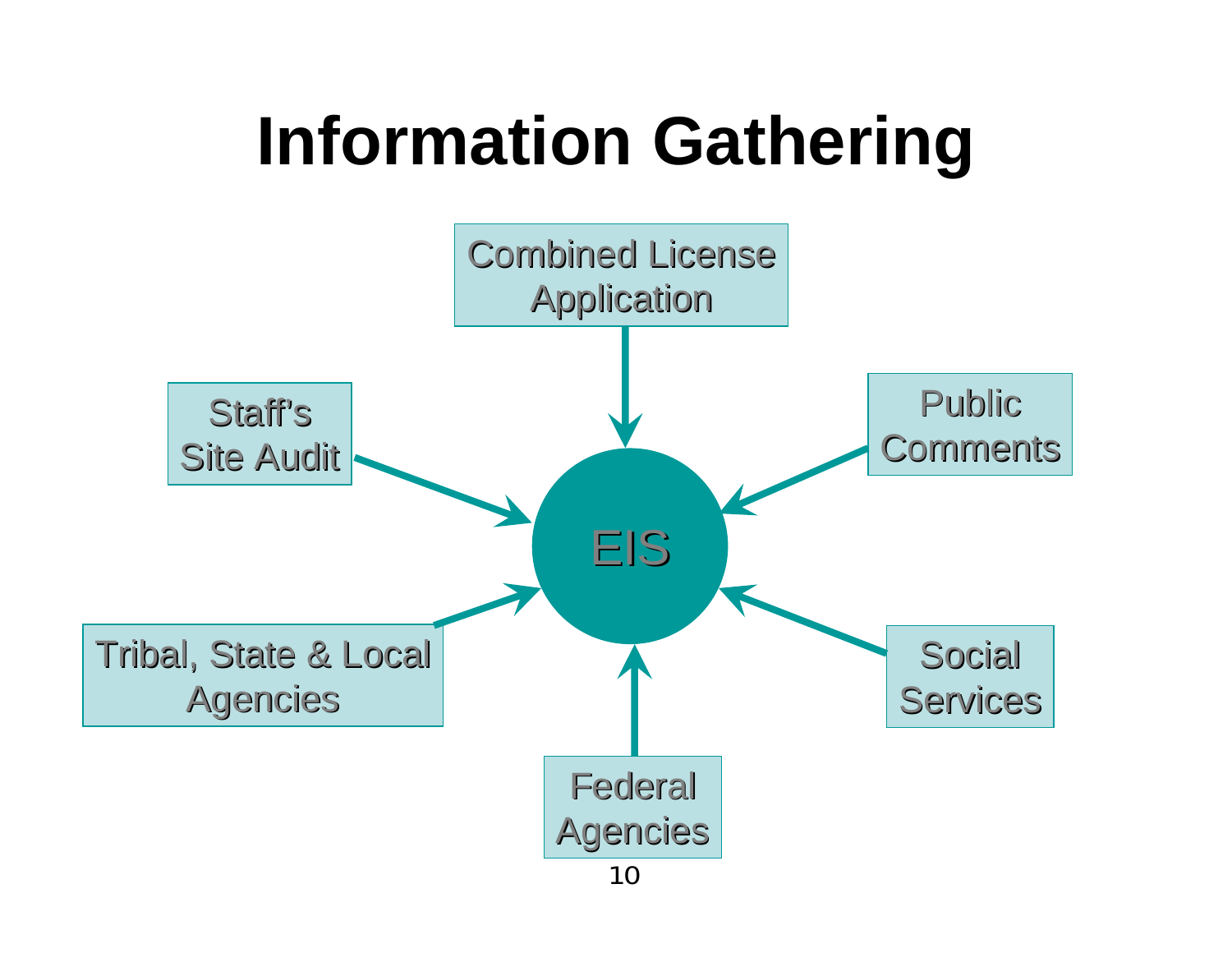### **Engaging Stakeholders in NEPA Space Principal Milestones**

- **After issuing Federal Register Notice (FRN) of Availability of Application, determine interest of U.S. Army Corps of Engineers, U.S Environmental Protection Agency, or others (e.g., State or Tribal Nation) interest in cooperating agency status**
- **FRN on Acceptance and Sufficiency Review for docketing and initiating review;**  may be in combination with FRN of Intent to Prepare EIS and Conduct Scoping **(including public meeting) or FRN of Hearing Opportunity or both**
- **Compile and reconcile scoping comments (including scoping meeting in site vicinity); conduct technical review (i.e., audit application information and determine need for additional information, develop independent sources, conduct consultations, and perform analyses) and develop EIS; file Draft EIS**  with EPA for EPA FRN of Filing, issue NRC FRN of Availability of Draft EIS, and **conduct public meeting to solicit comments during public comment period**
- **Consider and disposition comments, modify EIS, as appropriate, file Final EIS with EPA for EPA FRN of Filing, issue NRC FRN of Availability**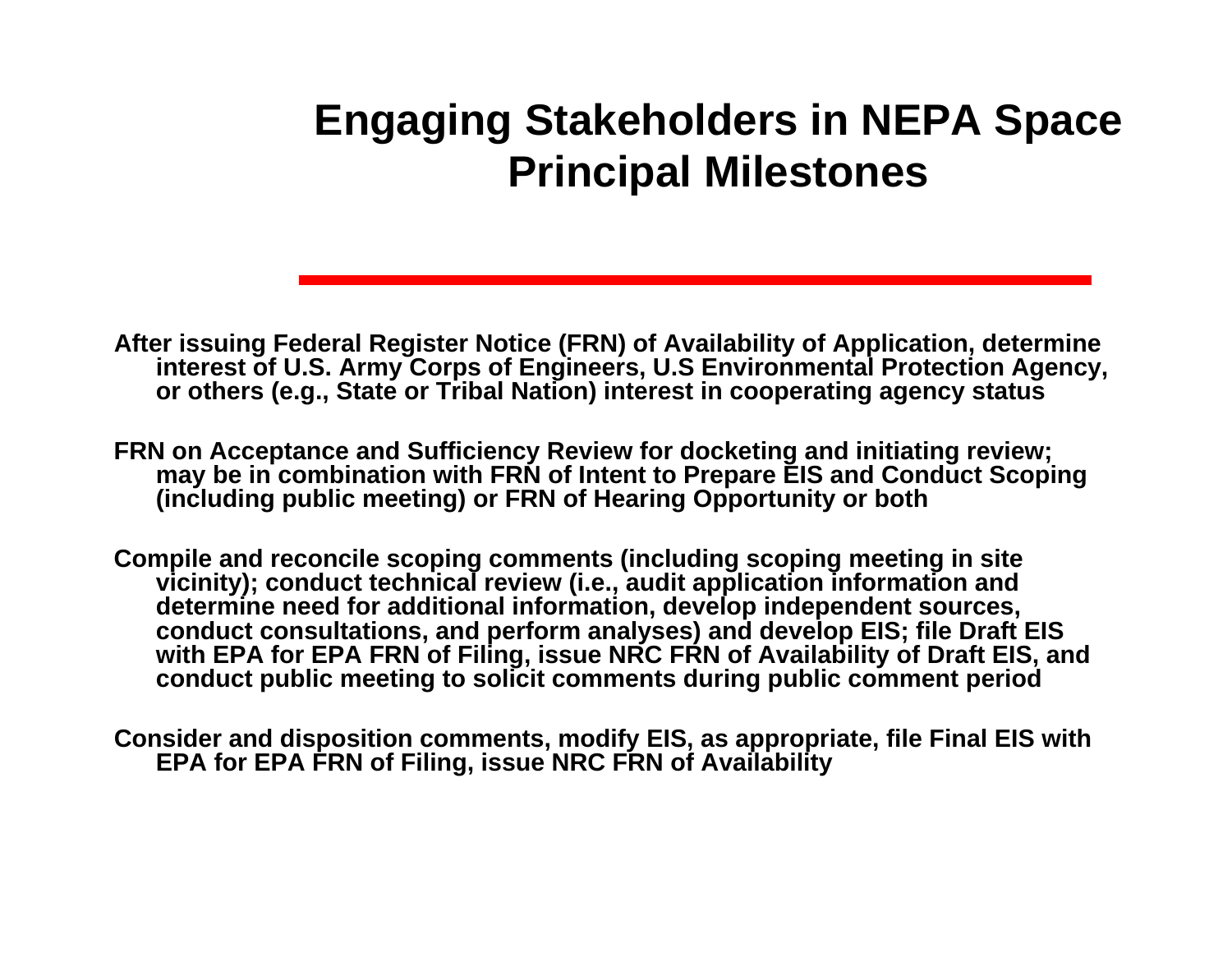### **Participation of NRC's Sister Federal, State and Tribal Agencies**

**Commitment to keep agencies informed of regulatory framework and rule changes, and invite participation in the rulemaking process and development of implementation guidance. Ensure that overlapping areas are covered by Memoranda of Understanding with appropriate Sister agencies (e.g. EPA, USACE, USGS, State and Tribal Programs); cooperating agencies have "staff equivalent" status** 

**Commitment to provide project application material early and when publicly available; include agencies on distribution for project correspondence and notices throughout the review process; afford Federal, State and Tribal agencies opportunity to observe NRC site audit activities with NRC review team and provide for logistics and access equivalent to a team member**

**Commitment to conduct timely consultations with stakeholders (USFWS, US Fisheries, SHPOs, ACHP, State Rad Health/Environmental Protection/Natural Resource Agencies, etc.) and initiate dialog early in the review process (this excludes the pre-application readiness assessments)** 

**Provide timely and direct access to the NRC's NEPA products to agencies for Section 309 review and comment, and provide adequate review period (i.e., 45 days with two built-in 15-day extensions)**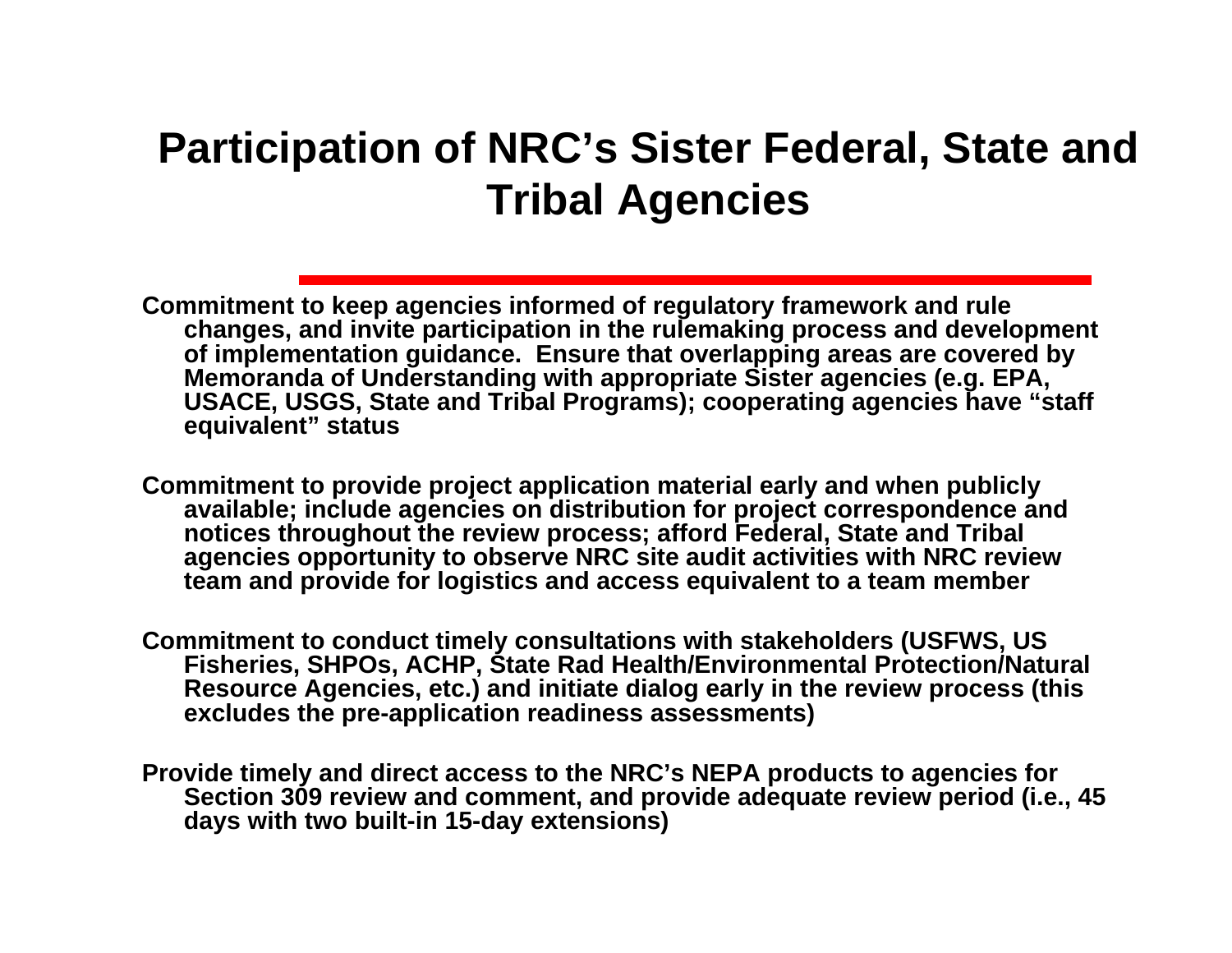### MOU between NRC and Corps

- **NRC worked closely with the Corps and updated the MOU in September 2008**
- **NRC is the** *lead* **Federal agency for development of EIS for new reactor applications**
- **Corps would be** *cooperating* **Federal agency for development of EIS, when appropriate (principally, when Corps permits will be needed – this is applicable for most new reactors)**
- **While Corps is integrated into the NRC Environmental Review Team, MOU allows flexibility for other approaches**
- **Goal a single EIS provides necessary support for NRC license decisions and Corps permit decisions**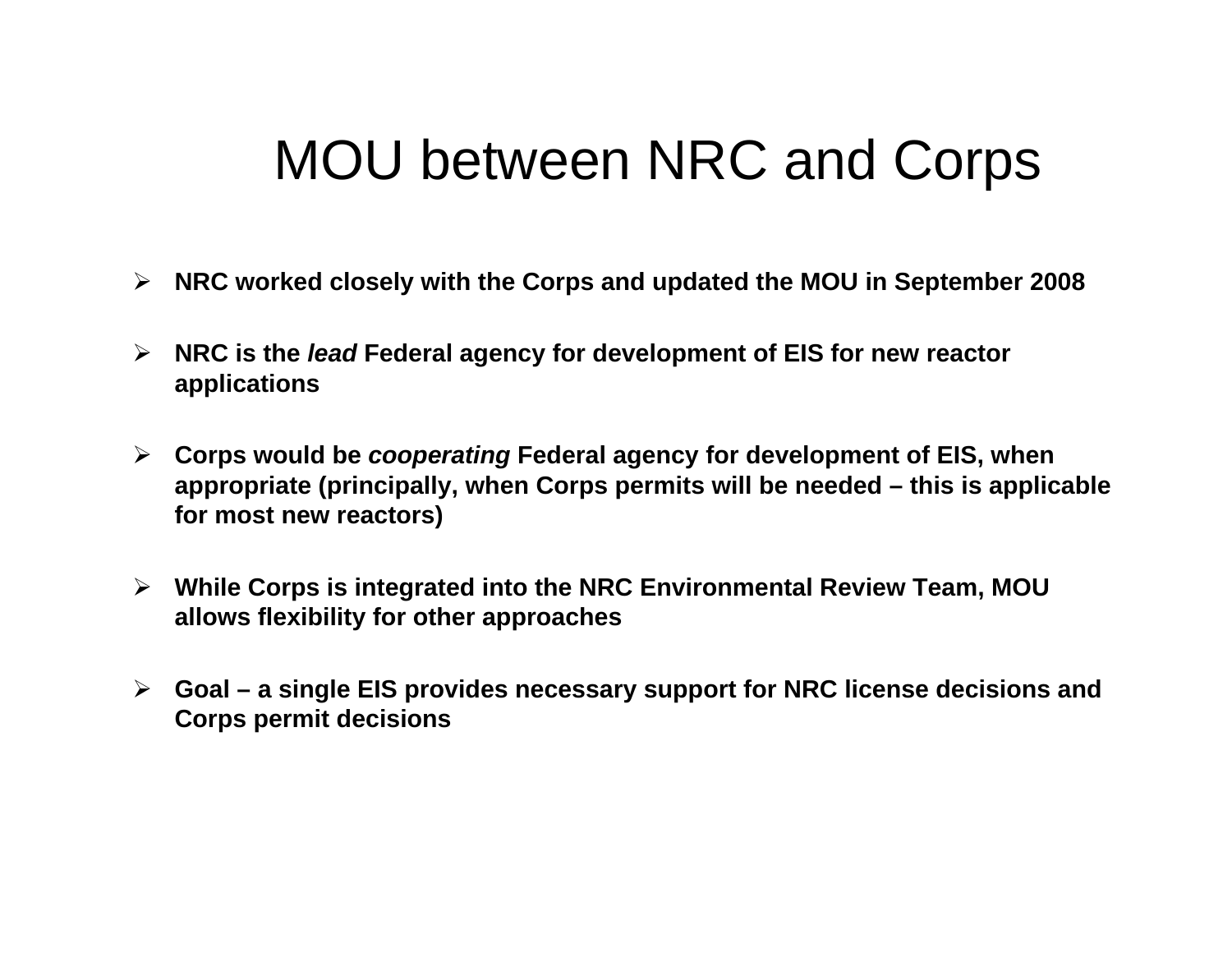### Limited Work Authorization Rule

- **Rulemaking defined "Construction" for NRC purposes in the context of the activity's nexus to radiological safety; "Construction" requires authorization by the Nuclear Regulatory Commission**
- **Rulemaking referred to "Pre-construction" activities that do not have a nexus to radiological safety and, consequently, do not require authorization by the Nuclear Regulatory Commission**
- **Rulemaking established that "Pre-construction" impacts must be addressed in EIS and must be considered as cumulative impacts**
- **LWA grants permission to undertake "Construction" before COL is issued; however, license decision must be supported by EIS**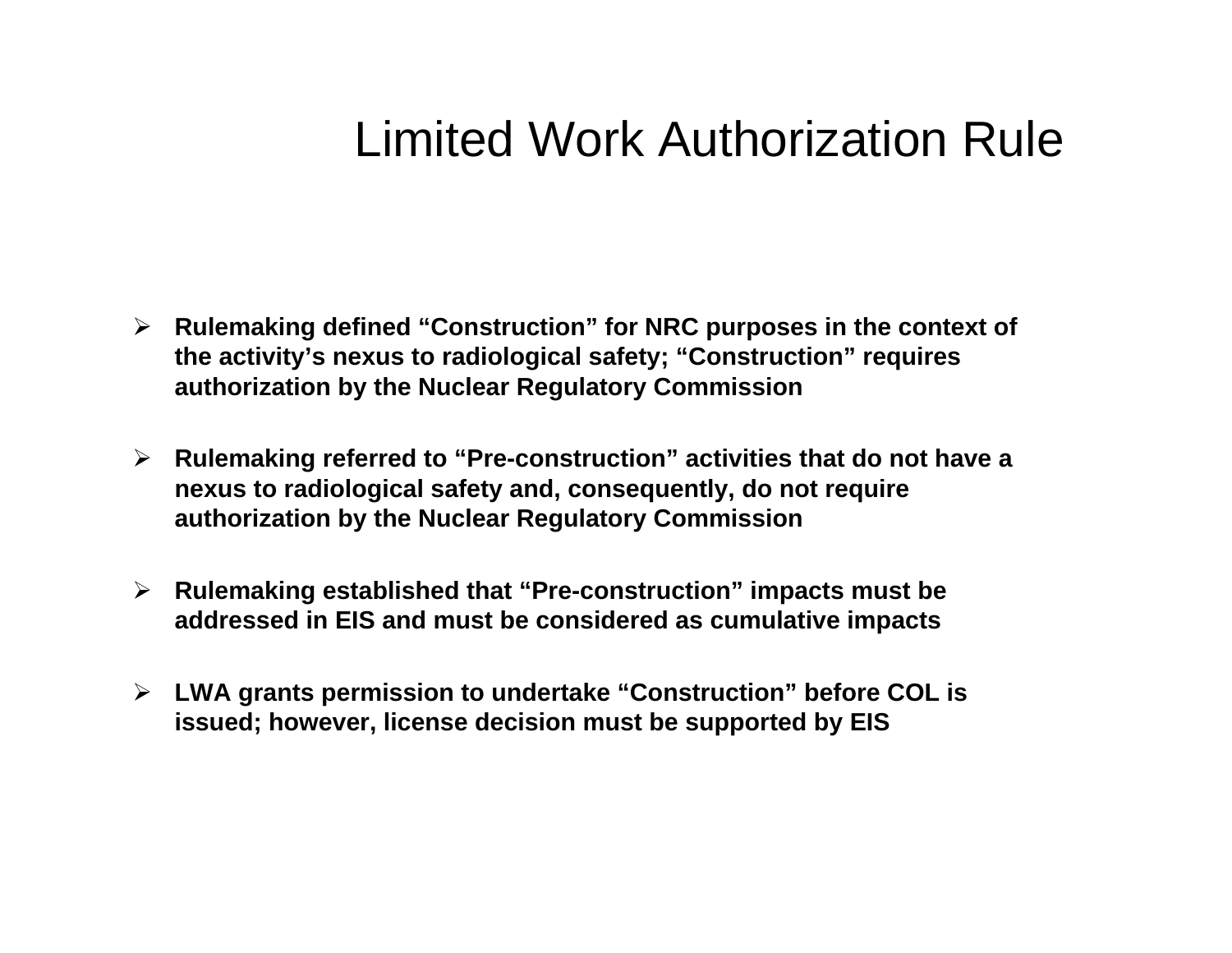

# Construction of Plants

- Nuclear plants will be built more rapidly than their predecessors
	- Detailed engineering essentially complete by start of construction
	- Use of modular construction techniques
	- Start of component fabrication before license issuance
- Components and modules will be fabricated in other countries
- Necessitates changes in NRC approach to oversight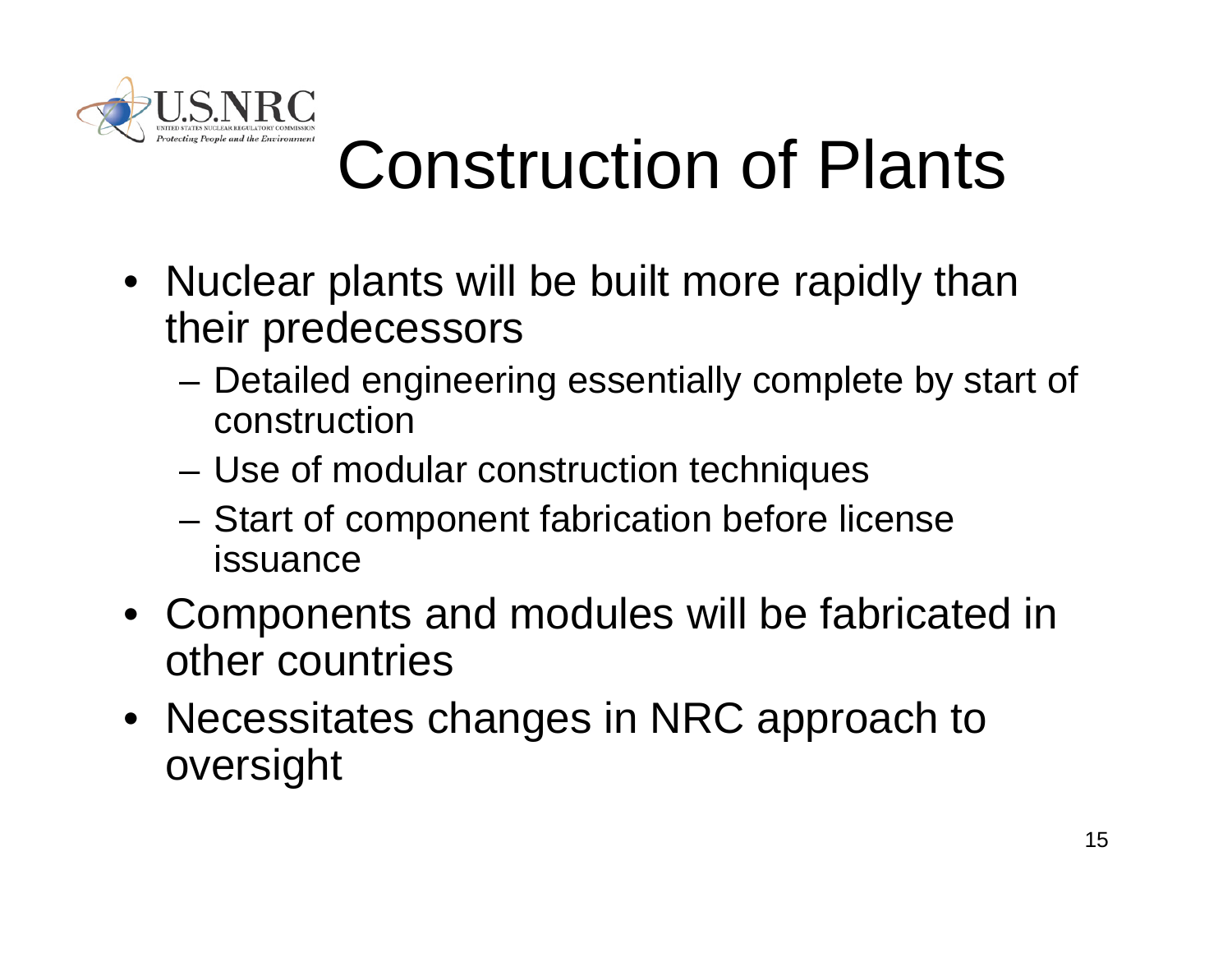#### NRC CONSTRUCTION OVERSIGHT HAS MULTIPLE COMPONENTS

Oversight will assure plants are constructed as designed.

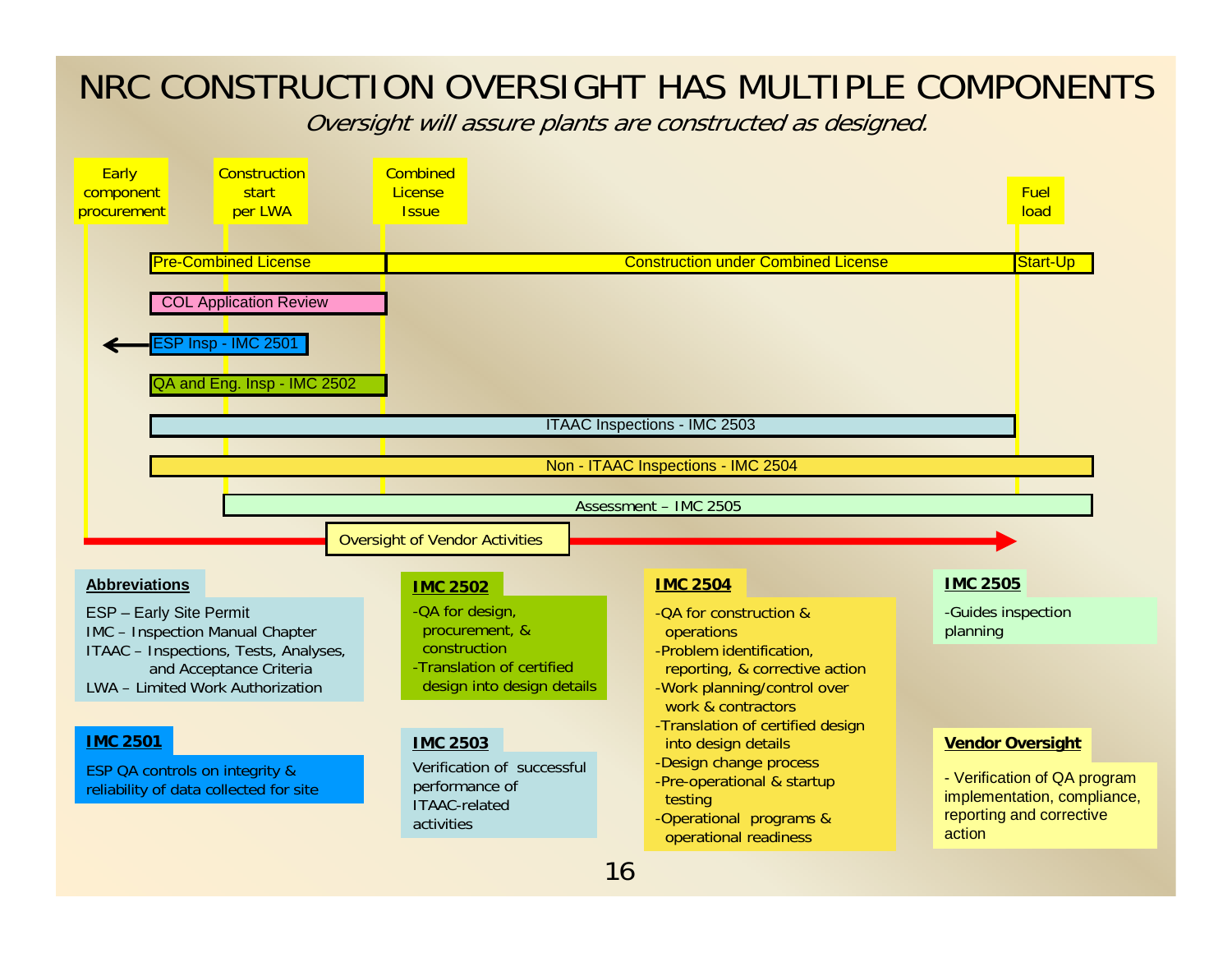

# Construction Inspection Program Status

- Implementing enhanced vendor inspection program and related quality assurance activities
- International cooperation
- ITAAC policy and procedures